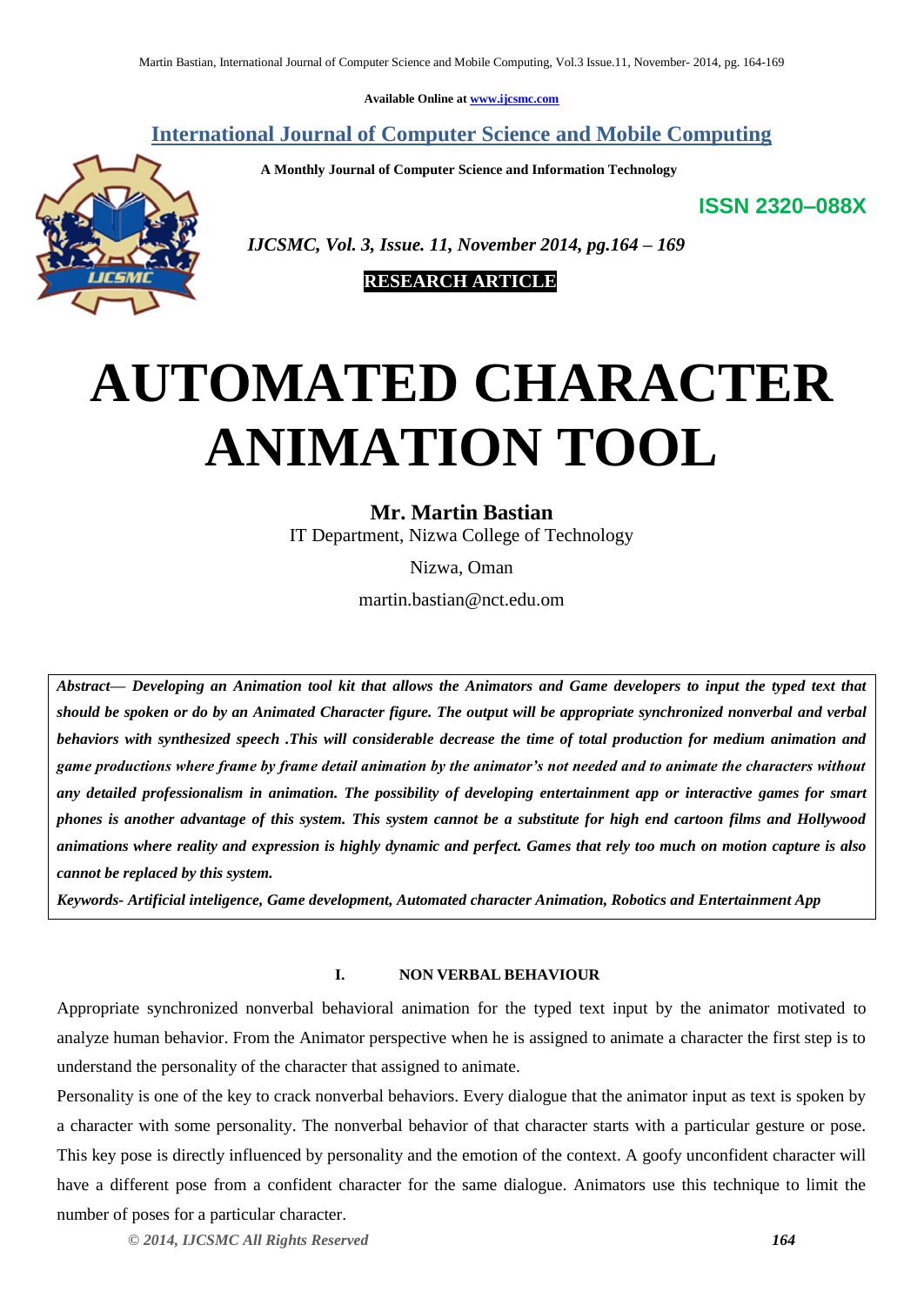We have to do very strong and rigid pose for superman like character for a dialogue like **' I am fine'.** But have to give very unconfident pose for a lazy weak character by made his back bent like arc for the same dialogue **'I am fine '** .The facial expression of both the characters is also distinct .

*This difference is a guideline to limit number of possible animations for a particular character.*



*RIGID CONFIDENT GESTURE WEAK GOOFY GESTURE*



#### **II. KNOWLEDGE BASE SYSYTEM**

The Task of identifying the emotion for a particular input text itself is a program module. Once an animator defines the Key pose, the accompanying various secondary actions is easy to develop. Human's tendency to repeat the certain personnel gestures can use here. In traditional method animators keep a collection of animations for each character. Whenever the character is angry animators use the same action previously used for the angry emotion and change the lip sync. A shy lady always smiles with hands close to her body. It conveys the shy personality; whenever she smiles we can use the same action repeatedly as it easily conveys personality. It also helps to update the library animation to the extent of reality and perfection the system wanted.





*The Figure 1 shows the work flow of Character Animation Tool kit*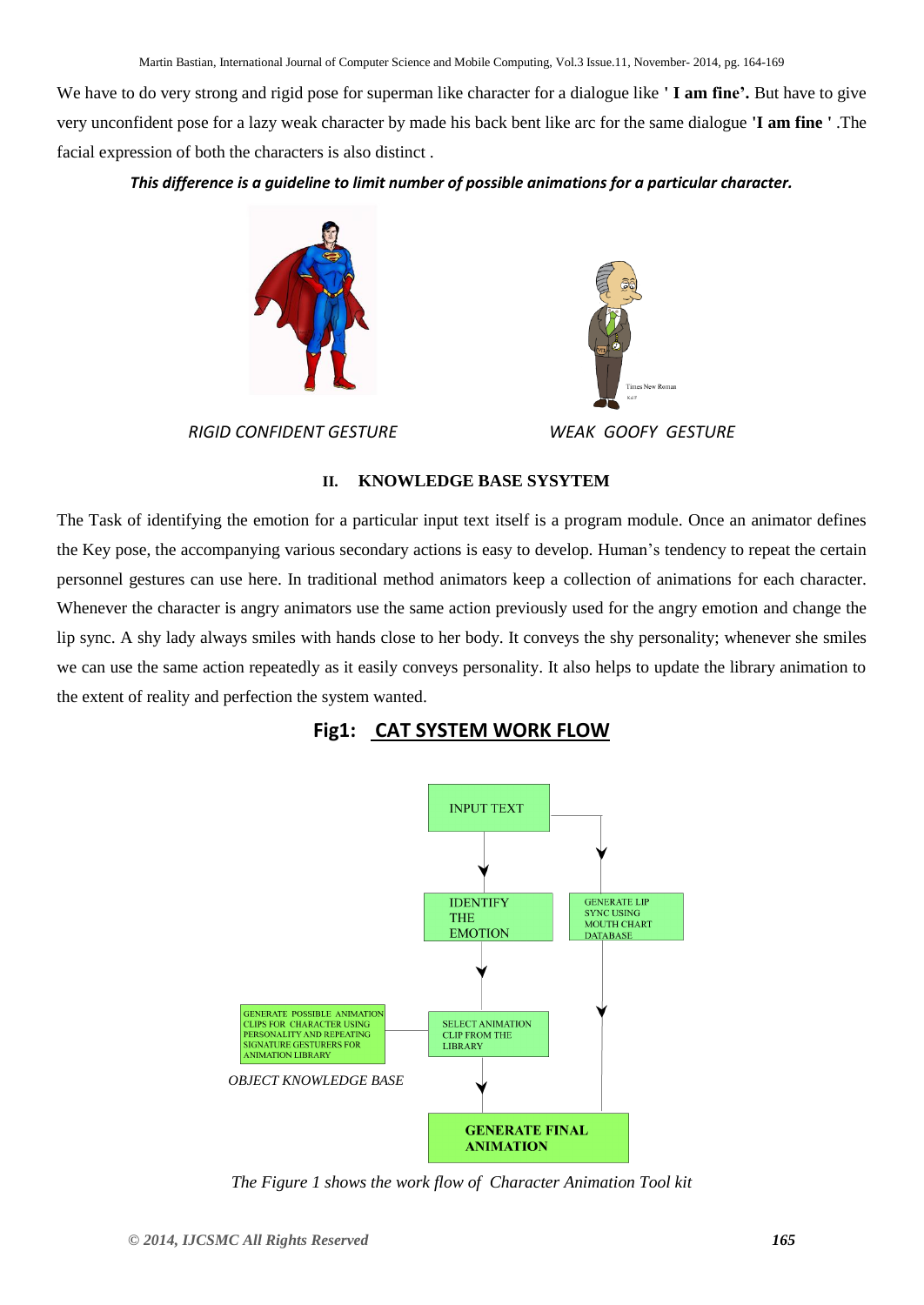#### **III. CAT SYSTEM**

- Object knowledge base of the CAT has to store the personality of the character and its characteristics or identity
- The action knowledge base has to store different actions or library of animation for each emotions .Here whenever a particular emotion is called for action. One of the predefined library animations for that emotion will be called.
- Lip-sync is independent of this action. It is generated in a different module using the mouth sub object of the character.
- Most of the program logic is to Analyze the words of the sentence to find the emotion it conveys.
- Interface is made up of characters with the selected scene .Two text input boxes with one dedicated to the dialogue character is speaking and other dedicated to input the text to indicate any action like run, jump etc. character is performing.

#### **IV. GESTURE ANIMATIONS**

After the typed text the first basic step is to identify the emotion by using the words in the sentence. In the given example

**'I am fine'** the word '**fine**' shows that the character is in positive mode. A database with tables to store the words for different attitude or mood is needed.

I ---- noun

Am – verb



Some situations can easily cheat. A sad character can also said **'I am fine'** in a negative way. Here Facial and pose of the character makes audience understand he said in negative way. One solution is to input a smiley face or sad face symbol along with the input text as use in mobile text messages.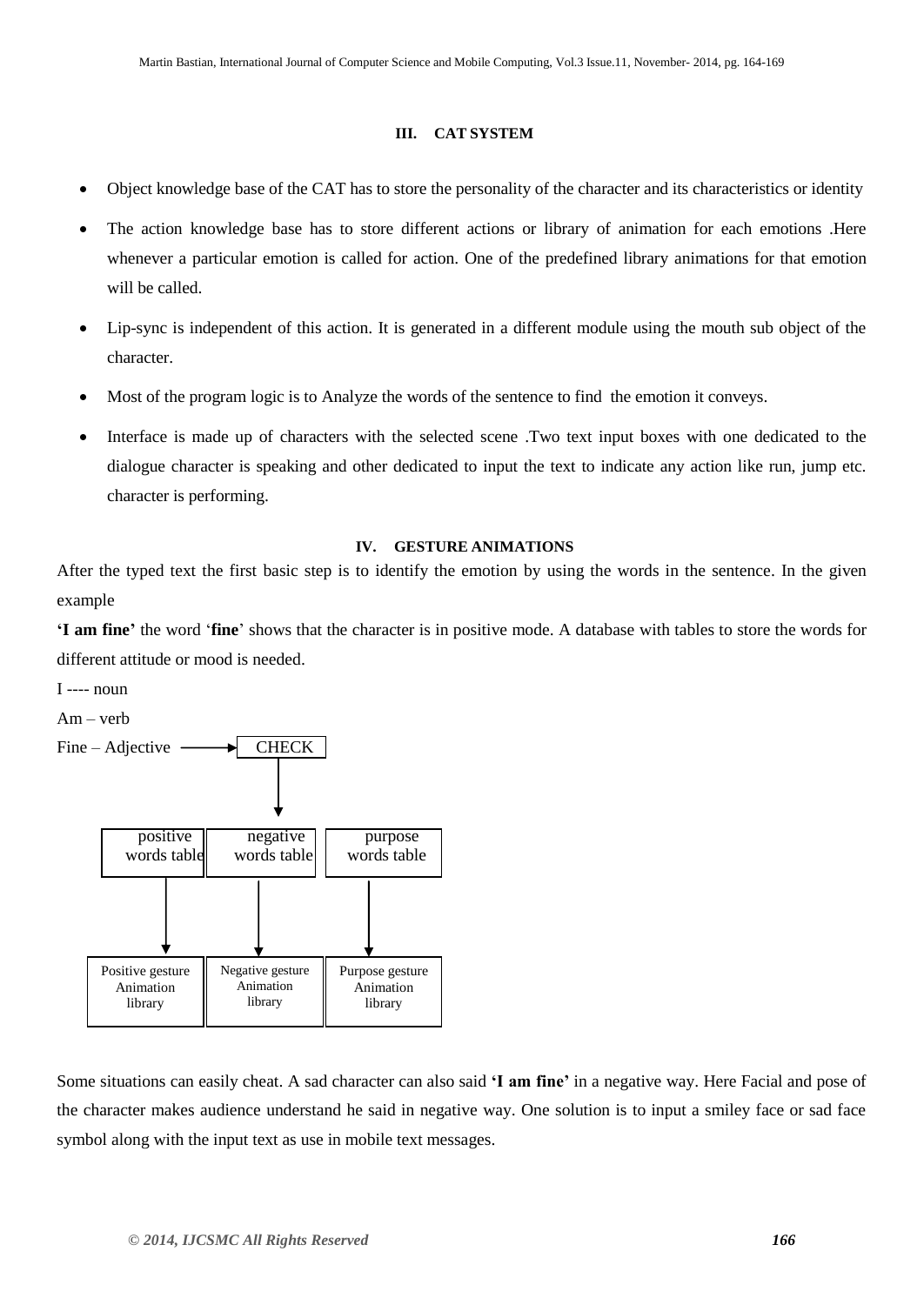Example : I AM FINE

Further division in positive attitude table is also possible according the level of positive mood the word depicts. We need a subset of library Animations for each emotions like angry, Happy, Surprise, fear, shy etc. For example let's have three functions Shylady.Happy(1), Shylady.Happy(2), Shylady.Happy(3).Here the first function calls for less happy emotion. Second more happy, Third Happiest action. Emotional module should have to handle multiple emotions in a single sentence. In the sentence **'What is that? Oh my god it's a bomb!'**. Two emotions are working under a single sentence .This should be manipulated by using symbols that break sentences.

#### **V. ACTION ANIMATIONS**

Action animations like walk ,run kick etc. are common and frequent activities of character. So creating a library of such animations is easy. But we can't put all possible actions a character can go through. Whenever animator is not able to find a corresponding action for the input text the system has to inform it. The animator has to do that animation and the system automatically keeps the copy of that in Library for next use.

#### **VI. SPEECH SYNTHESIZING**

When work on 2d Animation Animators rely on mouth chart. They cannot hear sound in real-time but do Animation rely on mouth chart. A set of particular mouths is assigned for each word. Usually director provides Xsheet to depict mouths for each word the character spoke. Xsheet also gives the timing where this mouth should come. The words can be automatically mapped to corresponding mouths by using a database. In the given example mouth for the word '**HELLO'** can generate like below

HELLO – HE, LL, 0 (separate the word into sets of 2)

The next step is to look up H, L and O tables like given below

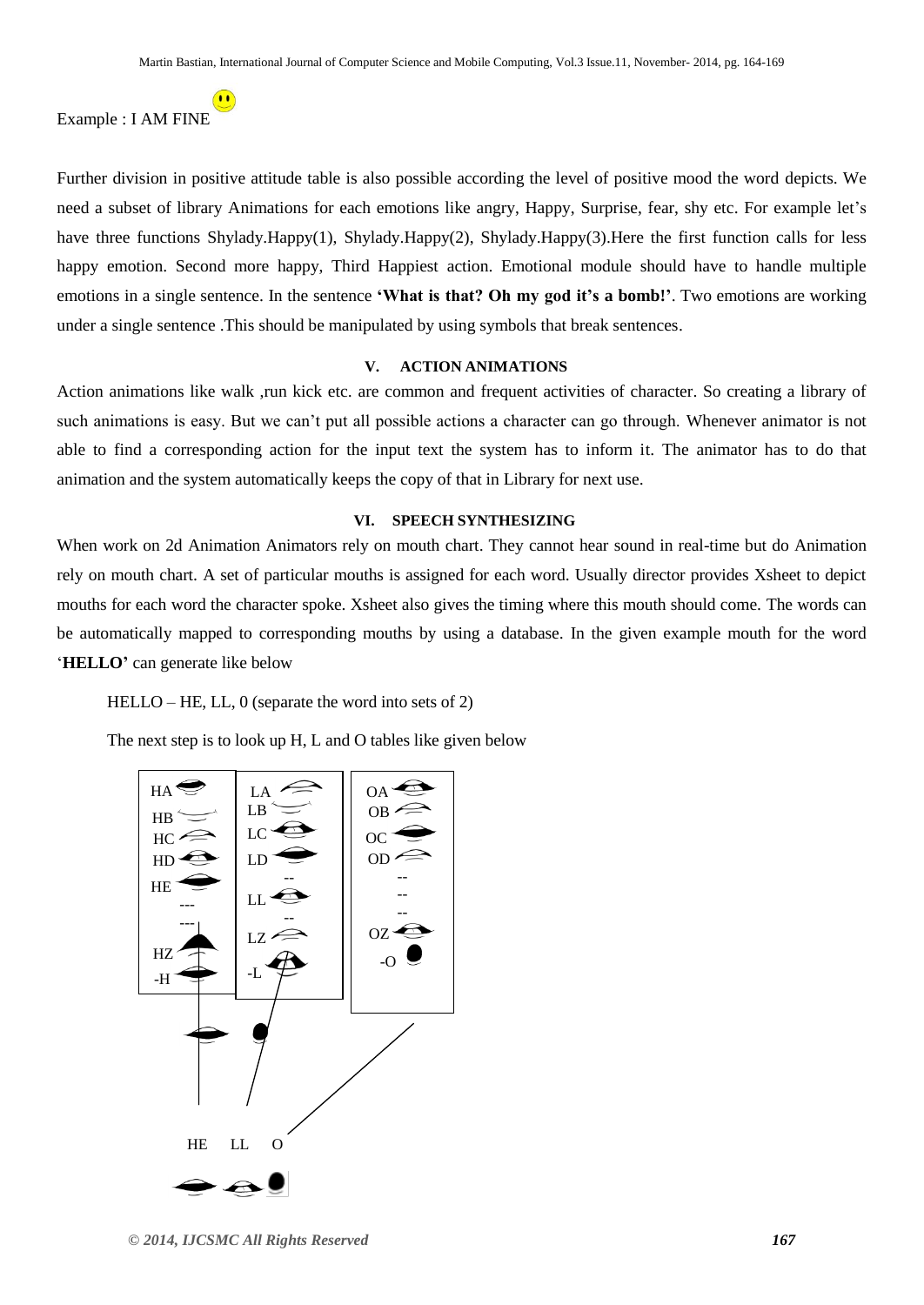The tone of each word is different in different instance. The sentence **'I got it '** can be fast if the listener is near to character or very loud and lengthy if the listener is far away .Lip sync this difference is important. . In comics they use text to emphasis this difference. Previous sentence will be like **'I goooottt it',** if it is loud. Generate the lip-sync for this reformed sentence is easy. Similarly if the character has to emphasis a particular word in a sentence it can be shaded or italics. Animators usually make a major change in character pose during this emphasized word. To tackle this scenario there should be a control on selected animation for the execution of key pose or nonverbal behavior. An easy way is to start the lip sync in a **base pose** that convey the character personality and mood and start the main action from the emphasized word.

Animators used a common rule of mouth change in every three to four frames for normal dialogue. Each lip sync starts in two frame delay after mouth open and end two frames after the dialogue stops. These time guidelines can be used to generate a lip sync of each word of a sentence.

#### **VII. CHARACTER RELATION**

If an animation involves more than one character. The character that is listening is on moving hold. It is in a neutral pose but will be on a certain personality pose. The transition from a particular emotion or pose to another pose to respond automatically is challenge. Usually in animation it is easy .But automatically change to different pose without jerk needs some research .One probable solution is to use one common pose as transition for different emotional and physical action. May be all actions are start from one of this base poses. In order to change from one action to another action the character has to move to this basic pose first.

The relation between different characters in a system is to be documented and put in object knowledge base. Like in real world every character responds to other character in according to the relation and circumstance. When animator input the text he may have to put the name to which the character is communicating and behavior module generate appropriate action in accordance with the relation and emotion derived from the module. Son communicate to the father is using a different gesture when compared to his communication with his friend.

#### **VIII. CONCLUSION**

Detailed study of data structures for this system is needed which is directly related to the algorithms to process the input text. The system demands the animator to define objects. As the objects are created graphically by Animators the system has to store it, which will later hide Animators from program details or knowledge.

Procedural animations in Flash program have many direct tools for animation .It also have strong functions for library and object management. Maya Mel script is also powerful in 3d software's for procedural animations. These softwares can use for testing the logic and implementation.XML is also good for platform independent implementation as a Tool kit.

The CAT system can speed up the limited animation projects in both 2d and 3d studious. It will help new animators to keep up with the old animators. CAT system can use in games extensively. CAT system can also be used in robotics and Artificial intelligence.